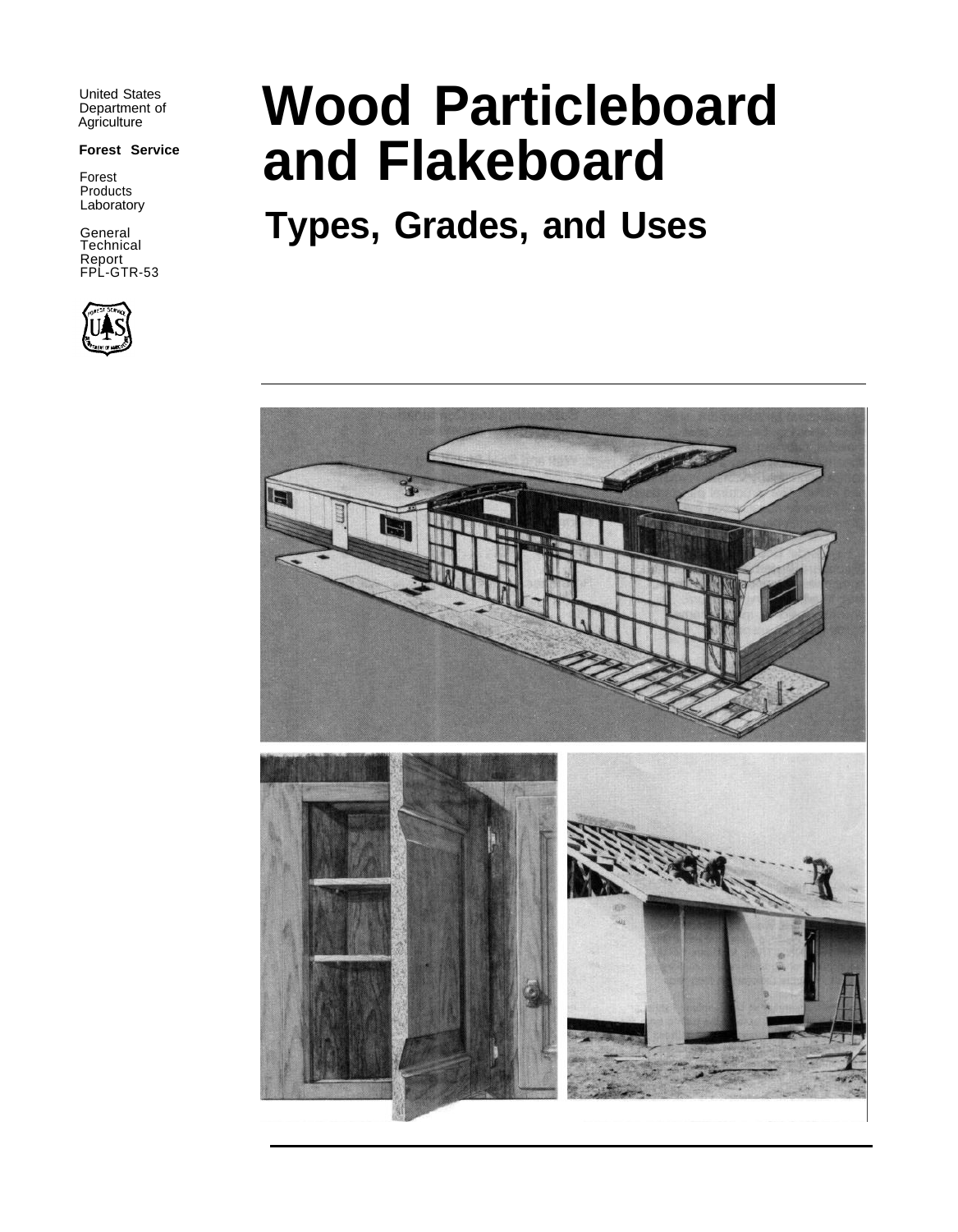#### **Abstract**

#### **Contents**

*Page* This report is for those who use or may want to use wood particleboard. The term "particleboard" is used as defined in the American Society for Testing and Materials (ASTM) Standard D 1554, which includes flakeboards as a subclass of particleboards, and not as used in the lumber trade where the term is usually reserved for panels made of fine wood particles such as sawdust and planer shavings. Types and grades of particleboard are described and discussed in relation to end uses as nonstructural underlayment, stair tread, shelving, furniture, core material, cabinetry, structural sheathing, subflooring and combination subfloor/underlayment, and siding. The structural panels used in light-frame construction are primarily flakeboards.

Keywords: End uses, particleboard, flakeboard, waferboard, strandboard, composite plywood, underlayment, stair tread, shelving, furniture, sheathing, siding, mobile home, building codes, standards.

| Particleboard–What Is it?                            | 1 |
|------------------------------------------------------|---|
| Standards for Particleboard                          | 1 |
| Particleboard Applications                           | 2 |
| Underlayment                                         | 2 |
| Stair Tread and Shelving                             | 4 |
| Grades for Industrial Uses                           | 4 |
| Subflooring and Combination<br>Subfloor/Underlayment | 5 |
| Wall and Roof Sheathing                              | 7 |
| Siding $\ldots \ldots \ldots \ldots \ldots \ldots$   | 7 |
| Formaldehyde Emissions                               | 8 |
| Glossary                                             | 8 |
| References                                           | 9 |

November 1986

Carll, Charles. Wood particleboard and flakeboard: Types, grades, and uses. Gen. Tech. Rep. FPL-GTR-53. Madison, WI: U.S. Department of Agriculture, Forest Service, Forest Products Laboratory; 1986. 9 p.

A limited number of free copies of this publication are available to the public from the Forest Products Laboratory, One Gifford Pinchot Drive, Madison, WI 53705-2398. Laboratory publications are sent to over 1,000 libraries in the United States and elsewhere.

The Laboratory is maintained in cooperation with the University of Wisconsin.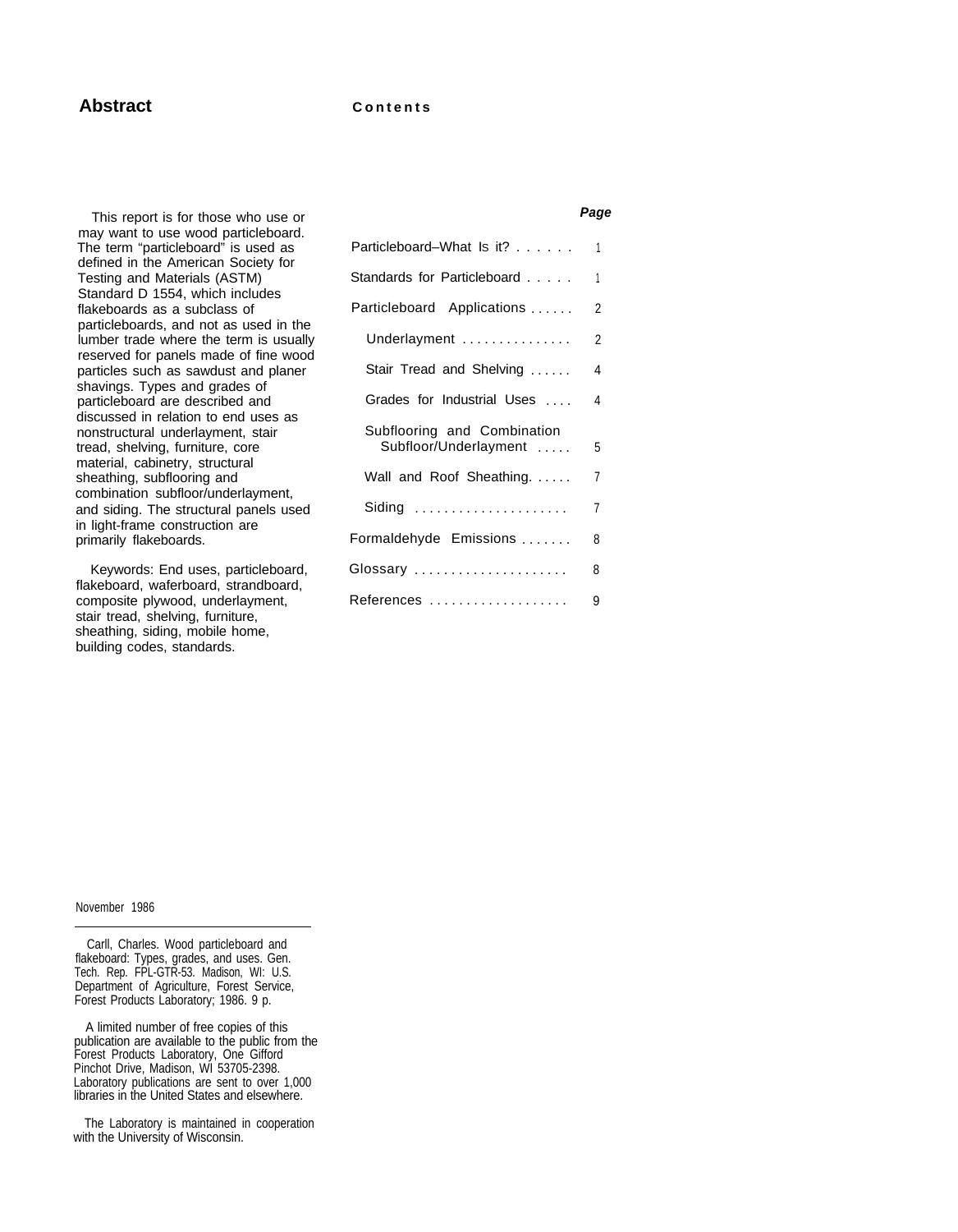### **Wood Particleboard and Flakeboard**

Types, Grades, and Uses

**Charles Carll, Research Forest Products Technologist** Forest Products Laboratory, Madison, WI

#### **Particleboard— What Is It?**

#### **Standards for Particleboard**

Wood particleboards are manufactured as panels from dry wood particles that have been sprayed or dusted (speckled) with a binder resin, and are bonded together with pressure and heat. Particles for the boards can be made from almost any type of wood, whether whole logs or wood residues such as trimmings and shavings from lumber or plywood manufacturing. Many species are used, although the lower density woods are preferred. In this paper, the term "particleboard" includes a number of different panel types sometimes referred to variously as "chipboard," "flakeboard," "strandboard," or "waferboard," depending on size and shape of the wood particles used. (See Glossary from ASTM D 1554 below.)

Almost all particleboard is produced by pressing a mat of resin-speckled particles flatwise in a heated press. Extruded boards produced by forcing the resin-speckled particles between parallel heated dies represent a miniscule proportion of the particleboard produced.

Particleboard panels are currently available for many end uses. All but one (oriented strandboard) of the particleboards commercially available are addressed in the American National Standard, ANSI A208.1 for mat-formed wood particleboard. Developed under the auspices of the American National Standards Institute, ANSI A208.1 is a voluntary product standard, which means that producers are not restricted to the manufacture of particleboards conforming to the standard. Conformance to the standard is required only when boards offered for sale are represented as conforming to the standard, or when a customer requests a certain grade from the standard, or when required by a design specification or regulation.

The ANSI Standard A208.1 specifies dimensional tolerances of panels and required minimal levels of physical and mechanical properties for various grades of particleboard.

Tables 1 and 2, reproduced from ANSI Standard A208.1, state property requirements for the panel grades addressed in this standard. The Standard recognizes panel types 1 and 2, indicated by the first number in the grade designation. Type 1 panels (table 1) are manufactured with an adhesive (or binder resin) which has some water resistance but is not waterproof, usually urea-formaldehyde binder resin. Type 2 panels (table 2), including waferboard (2-MW) and flakeboard (2-MF), are manufactured with a waterproof binder resin, usually phenol-formaldehyde. Use of a phenolic binder resin does not necessarily result in a particleboard panel suitable for permanent exterior exposure, just as use of phenolic waterproof adhesive in sheathing plywood does not result in a plywood panel intended for permanent exterior exposure.

Within the two panel types recognized in ANSI Standard 208.1, the grade specification indicates density classes by the letters H (high), M (medium), and L (low). With wood at 7 percent moisture content, these classes approximate density values of over 50 pounds per cubic foot  $(lb/tt^3)$ (H), 40 to 50 lb/ft<sup>3</sup> (M), and less than  $40$  Ib/ft<sup>3</sup> (L).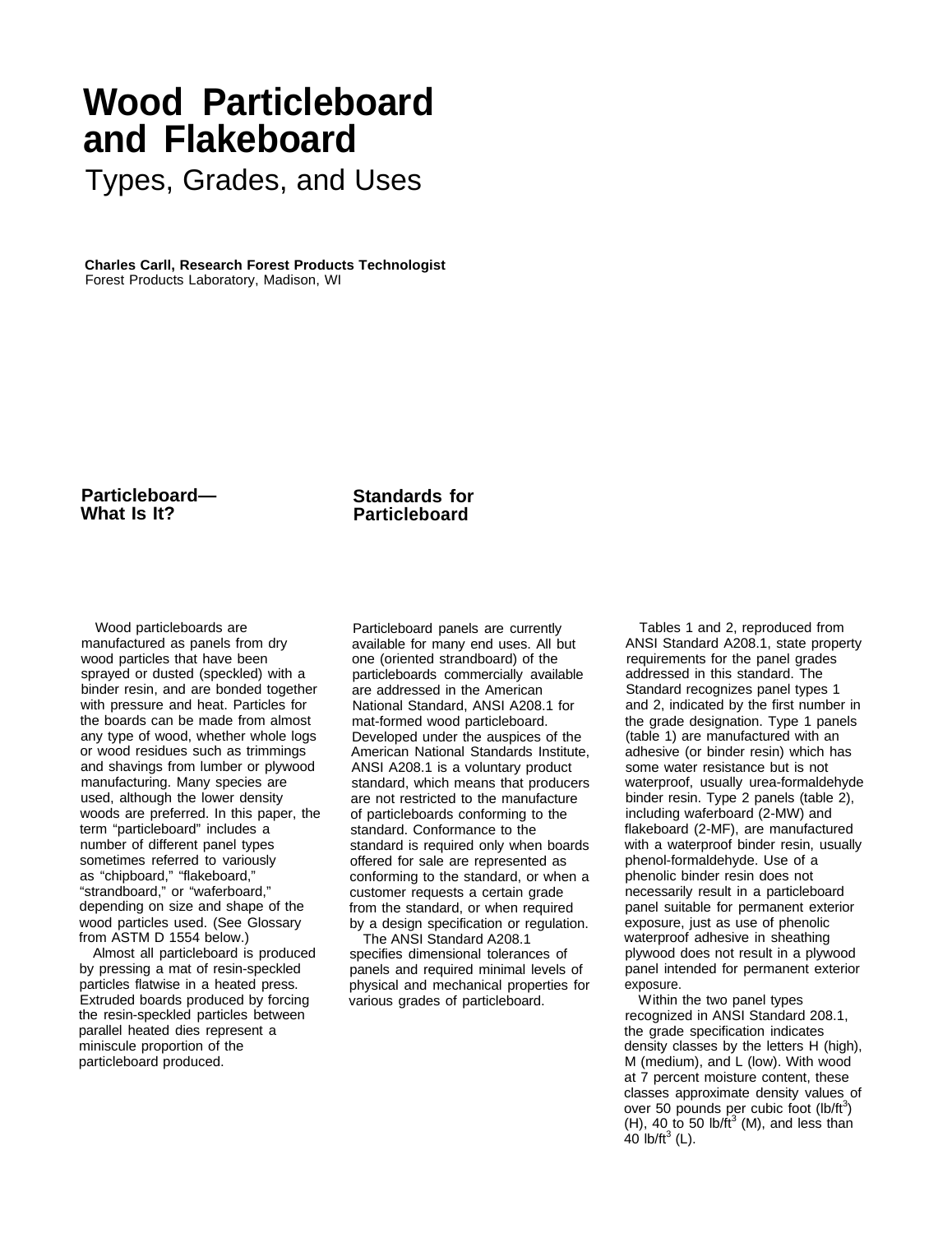#### **Particleboard Applications**

The strength-stiffness requirements for different grades listed in tables 1 and 2 are not intended to be used as design values for construction. The property values listed in the tables are for grade certification and quality control where test conditions and methods are precisely controlled and follow provisions outlined in the American Society for Testing and Materials (ASTM) Standard D 1037. In-service conditions may differ from those specified in this standard. The strength and stiffness values listed in tables 1 and 2 are several times the design values that would be appropriate for use of these materials in engineered applications.

At the date of this writing, revision of ANSI A208.1 is expected to result in separate standards for fine furnish particleboards and for flakeboards.

The American Plywood Association (APA) and Timber Engineering Company (TECO) have published performance standards for sheathing and for combination subfloor and underlayment. The Council of American Building Officials Research Board, which is sponsored jointly by the three model building codes (see reference section), has recognized these APA and TECO performance standards. Certain particleboard panels (most notably a number of flakeboard products) meet these performance standards and thus have model-building-code recognition for use as sheathing or combination subfloor and underlayment. In fact, most of the flakeboard panels marketed for these uses bear gradestamps showing conformance to the APA or TECO performance standards. The model building codes, their authors, and addresses are listed in the reference section of this publication.

Specific uses of board products are discussed in the following sections. For any of these uses it is advisable to purchase panels produced under a certified quality program, where established grade marks on the panel identify the use, grade, or quality of the panel, and the mill at which it was manufactured. Six different organizations administer certified quality programs for particleboard or particleboard-veneer composites manufactured in the United States and Canada. These organizations are listed in the reference section.

#### **Underlayment**

Particleboards of grade 1-M-1, ANSI A208.1, are manufactured for floor underlayment where they provide a smooth, level, and indentation-resistant surface for the subsequent application of carpeting or resilient-finish floors such as linoleum, vinyl, or vinyl-asbestos tile.

Underlayment particleboard is nonstructural and has no code approval for use as subflooring or single-layer subflooring/underlayment. Figure 1 shows a specimen of underlayment-grade particleboard. Waferboard (discussed in subsequent paragraphs) is sometimes used as underlayment, particularly under carpeting.



*Figure 1—Specimen of underlayment particleboard. (Numbered scale in inches.) (M 150 064)*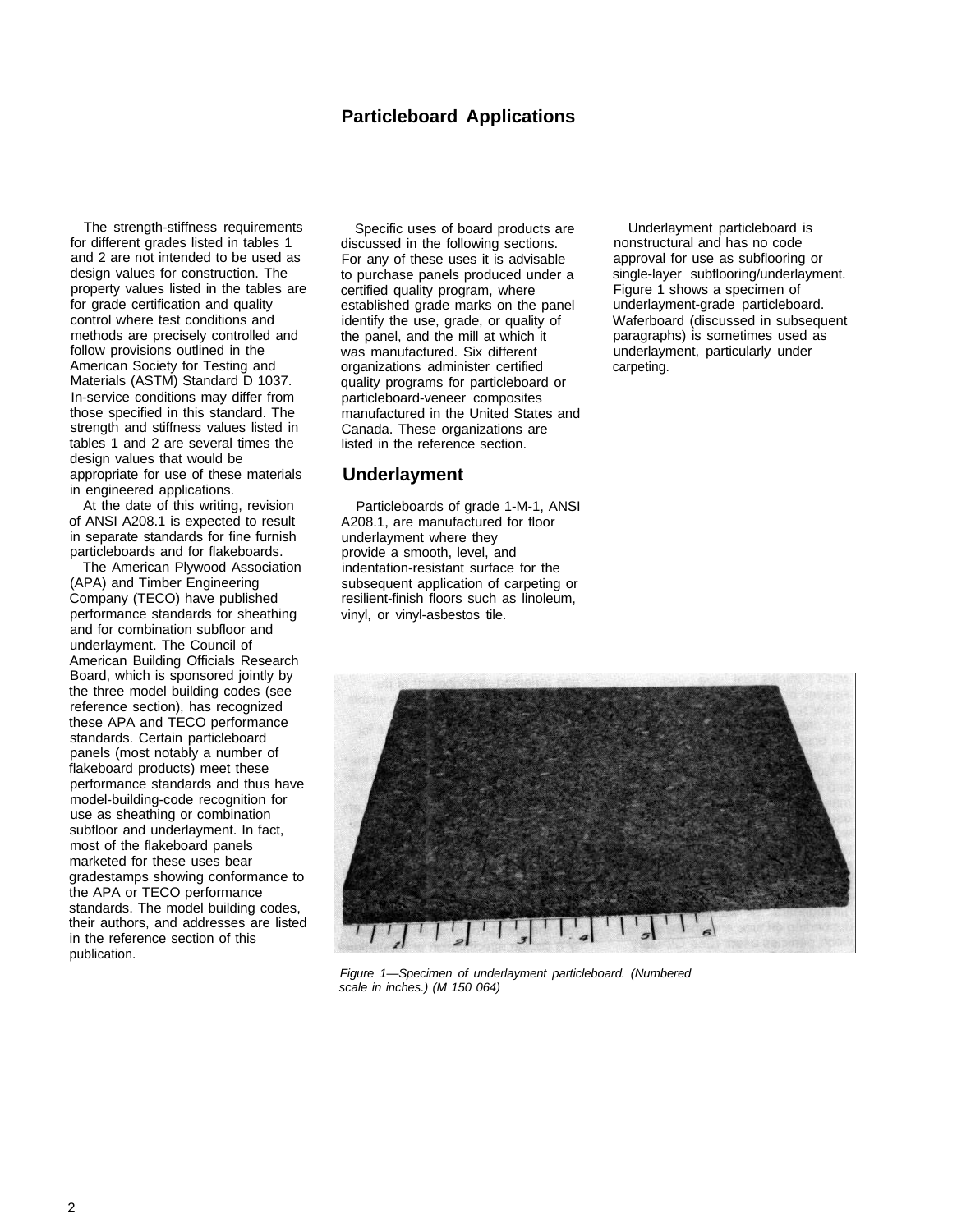|                                                          |                                                                             | $\overline{\phantom{a}}$                                         |                          | J                             |                  | J                          | ׅ֡֘                                       |              |                  |
|----------------------------------------------------------|-----------------------------------------------------------------------------|------------------------------------------------------------------|--------------------------|-------------------------------|------------------|----------------------------|-------------------------------------------|--------------|------------------|
|                                                          | tolerance<br>Thickn                                                         | ness                                                             |                          |                               |                  |                            |                                           | Screwholding |                  |
| Length<br>and<br>width<br>tolerance                      | average <sup>"</sup><br>Panel                                               | Within<br>panel <sup>e</sup>                                     | Modulus<br>of<br>rupture | Modulus<br>of<br>elasticity   | Internal<br>bond | Hardness                   | Linear<br>expansion<br>maximum<br>average | Face         | Edge             |
|                                                          | ------ m                                                                    | $\frac{1}{1}$                                                    | $\frac{1}{2}$            | $---16/102$                   |                  |                            | Pct                                       | ------- 47   |                  |
|                                                          |                                                                             |                                                                  |                          |                               |                  | $18000$<br>$-3000$<br>$-1$ | ខ្លួននិ                                   |              |                  |
|                                                          |                                                                             |                                                                  |                          |                               | 2884             |                            |                                           | 845<br>955   |                  |
| $\frac{11}{110}$<br>$\frac{11}{110}$<br>$\frac{11}{110}$ | $\begin{array}{c} 1000 \\ 1000 \\ \hline 10010 \\ \hline 10010 \end{array}$ | $\begin{array}{r} +0.005 \\ +0.005 \\ \hline +0.005 \end{array}$ | 2,000<br>ด้าน<br>คริก    | 350,000<br>350,000<br>400,000 |                  |                            |                                           |              | ន្តន្ត<br>និង និ |
|                                                          |                                                                             |                                                                  |                          |                               |                  |                            |                                           |              |                  |
| $+0 - 1/8$<br>$\pm 1/16$<br>$\pm 1/16$                   |                                                                             |                                                                  |                          |                               | 888              | នី<br>និង<br>ឆ             |                                           | <b>2</b> ងួន | <b>2</b> និឌ     |
|                                                          | $+0.015$<br>$+0.010$<br>$+0.010$                                            | $+0.010$<br>$+0.005$<br>$+0.005$                                 | $7,100$<br>$2,400$       | 250,000<br>325,000<br>400,000 |                  |                            | 888<br>000                                |              |                  |
| ±1/16                                                    | $-0.005$                                                                    | $+0.005$                                                         | 800                      | 150,000                       | 20               | S<br>N                     | 0.30                                      | 125          | $\frac{8}{2}$    |
|                                                          |                                                                             |                                                                  |                          |                               |                  |                            |                                           |              |                  |

**Table 1.—Property requirements for grades of type 1 mat-formed particleboard a (Average values for sample consisting of 5 panels)**

**b**

Made with urea-formaldehyde resin binders or equivalent bonding systems.<br>"Except for dimensional tolerances which are individual panel values. <sup>a</sup>Made with urea-formaldehyde resin binders or equivalent bonding systems.

bExcept for dimensional tolerances which are individual panel values.

cNS–not specified.

dPanel average from nominal.

<sup>6</sup>NS-not specified.<br><sup>4</sup>Panel average from nominal.<br><sup>6</sup>Individual measurement from panel average. lndividual measurement from panel average.

**Table 2.—Property requirements for grades of type 2 mat-formed particleboard a (Average values for sample consisting of 5 panels) b**

|                | Length                                                                                                                                                              | <b>Thickness</b> e<br>tolerance                 |                              |                          | Modulus<br>of      |                  |          | expansion<br>Linear | Screwholding    |               |
|----------------|---------------------------------------------------------------------------------------------------------------------------------------------------------------------|-------------------------------------------------|------------------------------|--------------------------|--------------------|------------------|----------|---------------------|-----------------|---------------|
| Grade          | tolerance<br>and<br>width                                                                                                                                           | averages<br>Panel                               | Nithin<br>panel <sup>r</sup> | Modulus<br>of<br>rupture | elasticity         | Internal<br>bond | Hardness | maximum<br>average  | Face            | Edge          |
|                |                                                                                                                                                                     | ----- 22 -----                                  | $\frac{1}{2}$                |                          | Lb/m <sub>2</sub>  | $\vdots$         | q7       |                     | -------47------ |               |
| 2-H-1<br>2-H-2 | $\frac{31}{114}$                                                                                                                                                    | $\begin{array}{c} +0.015 \\ +0.015 \end{array}$ | $\frac{+0.005}{+0.005}$      | 2,400<br>3,400           | 350,000<br>400,000 | 125<br>300       | 500      | ខុន និ              | $\frac{6}{450}$ | 350<br>350    |
| 2-M-1          | $+0 - 1/8$                                                                                                                                                          | ±0.015                                          | ±0.010                       | 1,800                    | 250,000            | 80               | 500      | 0.35                | 225             | 160           |
| $2 - M - 2$    | $+0 - 1/8$                                                                                                                                                          | ±0.015                                          | ±0.010                       | 2,500                    | 450,000            | 60               | 500      | 0.35                | 250             | 200           |
| $2 - M - 3$    | $+0 - 1/8$                                                                                                                                                          | ±0.015                                          | $+0.010$                     | 3,000                    | 500,000            | 80               | 500      | 0.35                | 9S              | SZ            |
| $2-MMV^c$      | $+0 - 1/8$                                                                                                                                                          | ±0.015                                          | $+0.010$                     | 2,500                    | 150,000            | SO               | 500      | 0.20                | 9S              | SZ            |
| $2-MF$         | $+0 - 1/8$                                                                                                                                                          | ±0.015                                          | $-0.010$                     | 3,000                    | 500,000            | 50               | 500      | 0.20                | 9S              | $\frac{8}{2}$ |
|                | <sup>a</sup> Made with phenol-formaldehyde resins or equivalent bonding system<br><sup>b</sup> Except for dimensional tolerances which are individual panel values. |                                                 | equivalent bonding systems.  |                          |                    |                  |          |                     |                 |               |

"W" indicates that this product is made from wafers.

dNS—not specified.

σ <del>σ</del> φ ν υ π π π Thickness tolerance values shown are for sanded panels as defined by the manufacturer. Values for unsanded panels for all 2-M Grades shall be ±0.030 for panel average and ±0.030 for within panel.

"F" indicates that this product is made from flakes.

gPanel average from nominal.

lndividual measurement from panel average.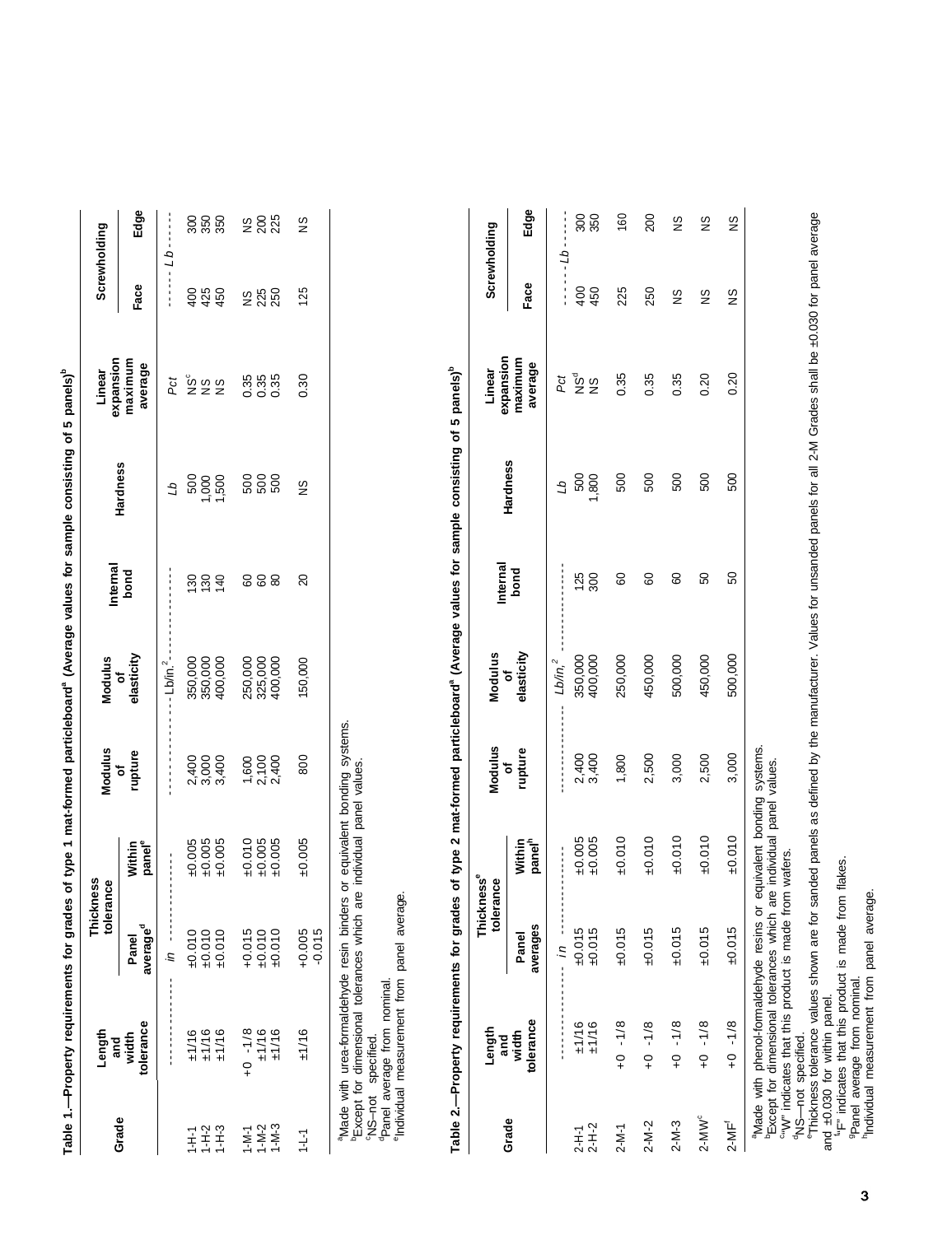Particleboard underlayment is attached to lumber or plywood subflooring with ring-grooved underlayment nails or galvanized divergent-chisel-point power-driven staples. Glue-nailing with hard-setting casein glue or polyvinyl acetate floor underlayment glue provides superior attachment. The reader is referred to the booklet "How to Install Particleboard Floor Underlayment" published by the National Particleboard Association. This instruction guide was written before flakeboards came into use as structural subfloor and hence does not mention how to attach underlayment particleboard to a flakeboard subfloor. However, the application would be the same as to lumber or plywood subfloor. In new construction, single-layer subfloor/underlayment is often used, eliminating the need for attachment of underlayment to subflooring.

#### **Stair Tread and Shelving**

Some urea-bonded fine-furnish particleboard is produced for use as interior stair tread. The U.S. Department of Housing and Urban Development (HUD) has published a Use of Materials Bulletin (UM 70a) for particleboard interior stair treads. The International Conference of Building Officials (ICBO) has also issued a research report (RR 3390) on the use of particleboard stair treads. Both HUD and ICBO require gradestamping to indicate that particleboard stair treads conform to the material requirements. The HUD and ICBO publications also specify minimum tread thickness of 1-1/16 inches, maximum tread width of 11-1/8 or 12 inches, maximum span between support stringers of 42 inches, and require that all particleboard treads be supported by risers with nails through the riser into the back of the lower tread, and have a nosed (rounded) edge and waterproof protection for treads located near entryways (hence subject to wet foot traffic). The National Particleboard Association has published a bulletin concerning installation of particleboard stair tread.

Some urea-bonded fine-furnish particleboard is sold as shelving. Some shelving is marketed as plain board (usually with a nosed front edge), and some is sold overlaid with high-pressure laminate (as used on countertops) or with veneer. Overlaid panels are stronger, stiffer, and more resistant to sagging. The National Particleboard Association has published guides for particleboard shelving design. These guides indicate how to arrange shelf supports or choose particleboard grade and thickness to support given loads. Their usefulness depends on your knowing the particleboard grade (or more specifically its bending strength and stiffness). Unfortunately, a considerable quantity of particleboard shelving is sold without any indication of its grade (1-M-1, 1-M-2, or 1-M-3) or its bending strength and stiffness. It is obviously prudent to assume that unidentified boards have bending properties no greater than those of grade 1-M-1 panels. Simple rules of thumb are to keep shelf supports close together (this will likely be determined by wall stud spacing) and where possible to support the rear edge of the shelf.

#### **Grades for Industrial Uses**

Grades 1-M-2 and 1-M-3 of ANSI A208.1 are manufactured for industrial furniture manufacturers that consume large quantities of urea-formaldehyde-bonded particleboard. The particleboard is usually overlaid in furniture with veneer, plastic, vinyl, printer foil, transfer films, or high-pressure laminate as in kitchen countertops. Some particleboard manufacturers may produce panels bonded with isocyanate (urethane) for industrial furniture manufacturers. The isocyanate adhesive does not release formaldehyde vapors and is waterproof. Grade 1-L-1 panels are manufactured as core material for fabricators of solid doors. Solid doors are used primarily in public buildings or where there are requirements for fire endurance of doors.

Another grade of ureaformaldehyde-bonded particleboard is mobile home floor decking. This board serves as a single-layer or combination subfloor and underlayment in mobile home construction. In this application, the board is installed atop wood floor joists which, in turn, are attached to the mobile home's metal chassis. The board is usually glue-nailed to the mobile home floor joists with power-driven ring-grooved nails and polyvinyl acetate ("white") glue. The industry standard for this special use panel, NPA 1-73, states that the board must pass a concentrated load test described therein. With the exception of interior stair tread, mobile home floor deck is the only structural application where a urea-bonded panel is permitted in North America. The rationale for this is (1) that a mobile home is manufactured indoors and so there is no opportunity for its floor deck to be exposed to rain during construction and (2) that the expected service life is shorter for a mobile home than a house. At least two particleboard manufacturers are now making mobile home floor deck with waterproof isocyanate adhesive.

Particleboard panels of grade 2-M-2 of ANSI A208.1 are manufactured primarily for use as single-layer combination subfloor and underlayment in factory-built housing. Boards intended for this use must pass a concentrated load test. The board is similar to mobile home decking, but has a type 2 bond because of the stricter requirements for factory-built housing. Glue-nailing, with ring-grooved nails and elastomeric construction adhesive, is the approved method of attaching particleboard floor deck to floor joists of factory-built housing.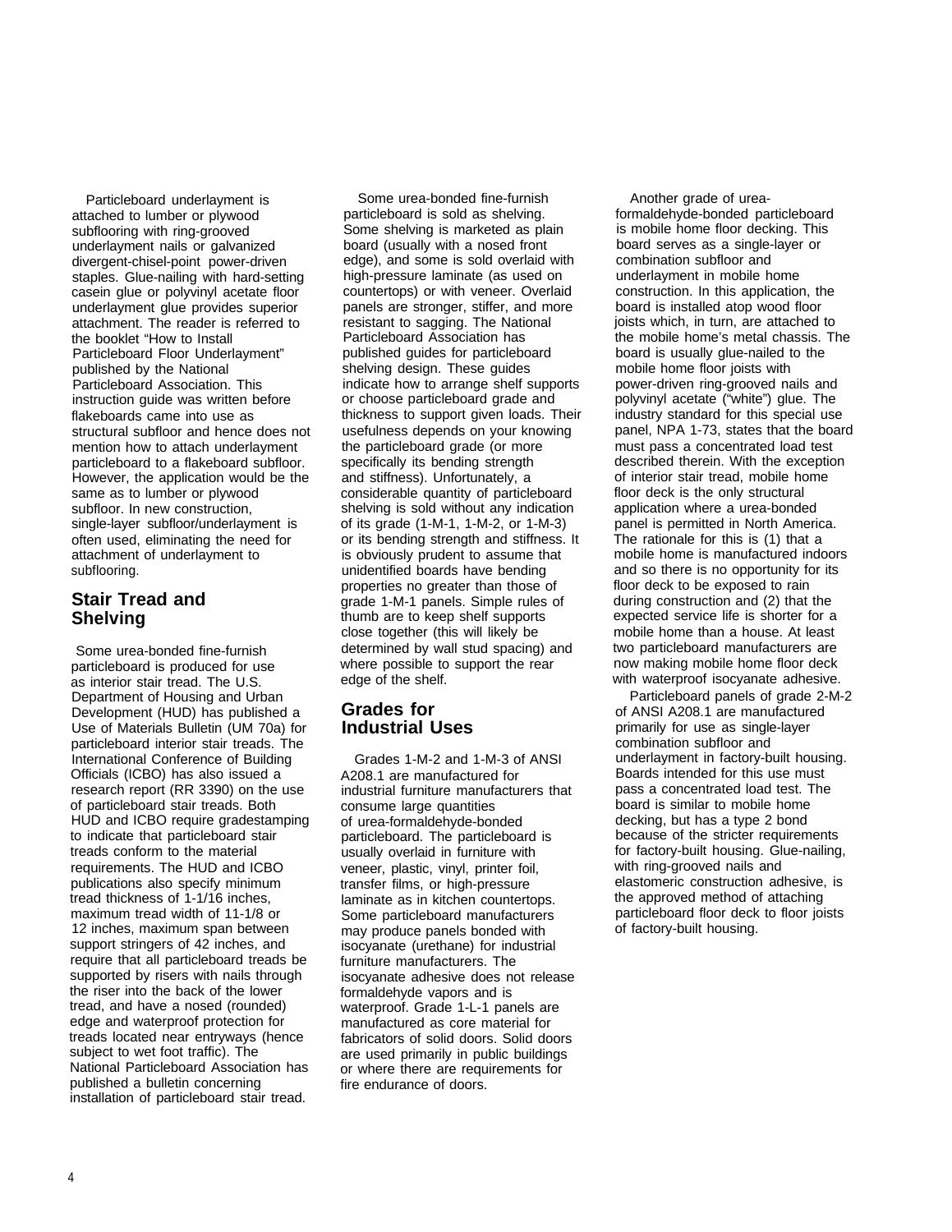#### **Subflooring and Combination Subfloor/Underlayment**

As floor sheathing, structural panels are subject to bending stress and concentrated static and impact loads. In addition, they provide racking resistance to the floor. Panels in this application must provide racking resistance and must not deflect excessively under load nor fail in bending or punching shear. The requirements for combination subfloor/underlayment are similar, but more stringent. Various structural particleboards, most of them flakeboards, are recognized by the model building codes for use as subfloor or subfloor/underlayment.

Panels that conform to grade 2-M-3 of ANSI A208.1 have obtained model code recognition for use as combination subfloor and underlayment. Grade 2-M-3 panels are made of a fairly fine particle furnish with a generous amount of phenolic adhesive and are denser than most medium-density particleboards. For use as combination subfloor/underlayment 2-M-3 panels must have tongue and groove edges or their edges must be supported with blocking. Panels similar in construction to grade 2-M-3 panels may meet performance requirements of the performance standards for combination subfloor/underlayment and be gradestamped as conforming to one of the performance standards. Because there are three different model-code-writing agencies and because the model codes are not static, it is best for potential users of structural panels first to check with their local building officials. It should be noted that local jurisdictions do not always refer to the latest editions of the model codes.



*Figure 2—specimen of waferboard. Note the wide wafers, (Numbered scale in inches.) (M 150 065)*

Grade 2-MW of ANSI A208.1 is waferboard. This panel grade is recognized by the model codes for use as sheathing or combination subfloor/underlayment (subject, of course, to requirements set out in the codes for panel thickness, and attachment and spacing of framing members). Waferboard is classified as a flakeboard, and figure 2 shows a specimen of this board type. Waferboard panels may also meet performance requirements of APA or TECO performance standards for sheathing and/or for combination subfloor/underlayment (dependent on thickness) and may obtain code recognition for use as subfloor or subfloor underlayment by this route.

Oriented strandboard (OSB) is constructed of wood flakes or strands that are similar to wafers but narrower. Being narrower, the strands can be aligned. OSB is made of strands aligned (oriented) in layers that run perpendicular to each other (fig. 3) as in the cross-laminated construction of plywood. Flake alignment gives the panel superior bending strength and stiffness, but only if surface layer orientation runs perpendicular to the framing members. OSB is most often certified as conforming to the APA or TECO performance standards for sheathing and/or combination subfloor/underlayment (dependent on thickness). The difference between OSB and waferboard is not as distinct as it was in the early 1980's because many waferboard producers are now cutting wafers with some length-width difference and aligning these wafers to some extent in the panel.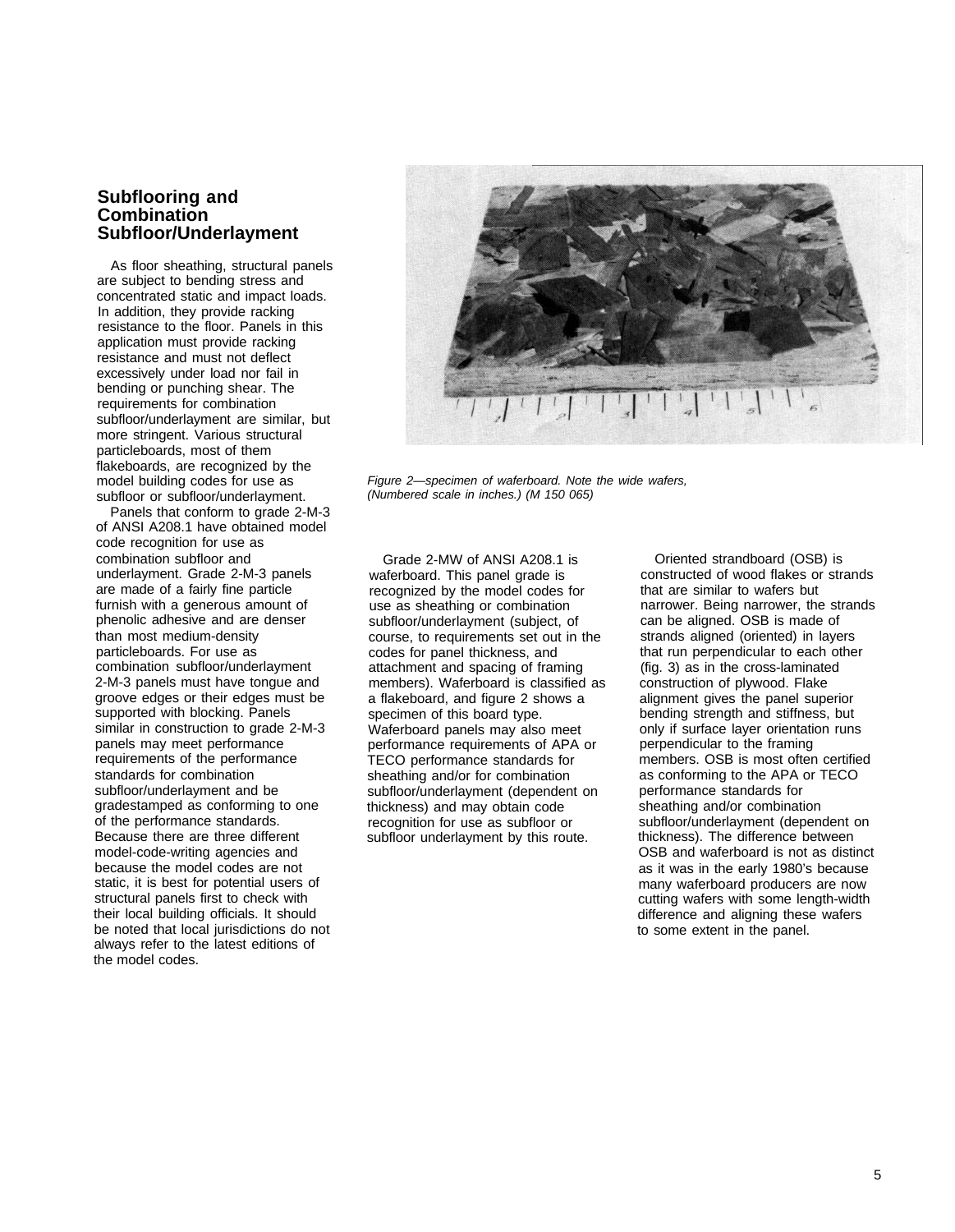

*Figure 3—Two small specimens of oriented strandboard. This shows the board's three-layer construction and alignment of strands in each layer. (Numbered scale in inches.) (M 150 062)*



*Figure 4—Specimen of a composite plywood panel. The edge has been bevel-cut to accentuate the wood-particle core. (Numbered scale in inches.) (M 150 063)*

Composite plywood panels first became commercially available in 1976. Figure 4 shows a specimen of this panel type comprising a wood particle core sandwiched between veneer faces. As can be seen from the figure, these panels look much like "traditional" softwood plywood. Composite plywood panels are included here because they have a particleboard core. Composite plywood production has not enjoyed the large growth of flakeboard production over the last 5 years. apparently for economic reasons; composite plywood costs more to produce, and plants that produce it are usually farther removed from major markets than competing flakeboard plants. Building-code recognition of composite plywood panels for use as subfloor or combination subfloor/underlayment is given either on a proprietary-product basis or by conformance to performance standards for these end uses.

Particleboard subfloor panels are attached to floor joists with deformed shank nails or common nails or cement-coated sinker nails. Particleboard combination subfloor and underlayment panels are usually attached to floor joists with deformed shank nails. Glue nailing with elastomeric construction adhesive generally permits wider spacing of nails and provides a more rigid floor. Local building codes should be checked for specific information regarding panel usage and installation. APA, NPA, or TECO also can provide more current and specific information than is contained in this report. Panels approved for structural use in light-frame construction always (or almost always) have face stamps to indicate span rating (maximum allowable distance between support framing members).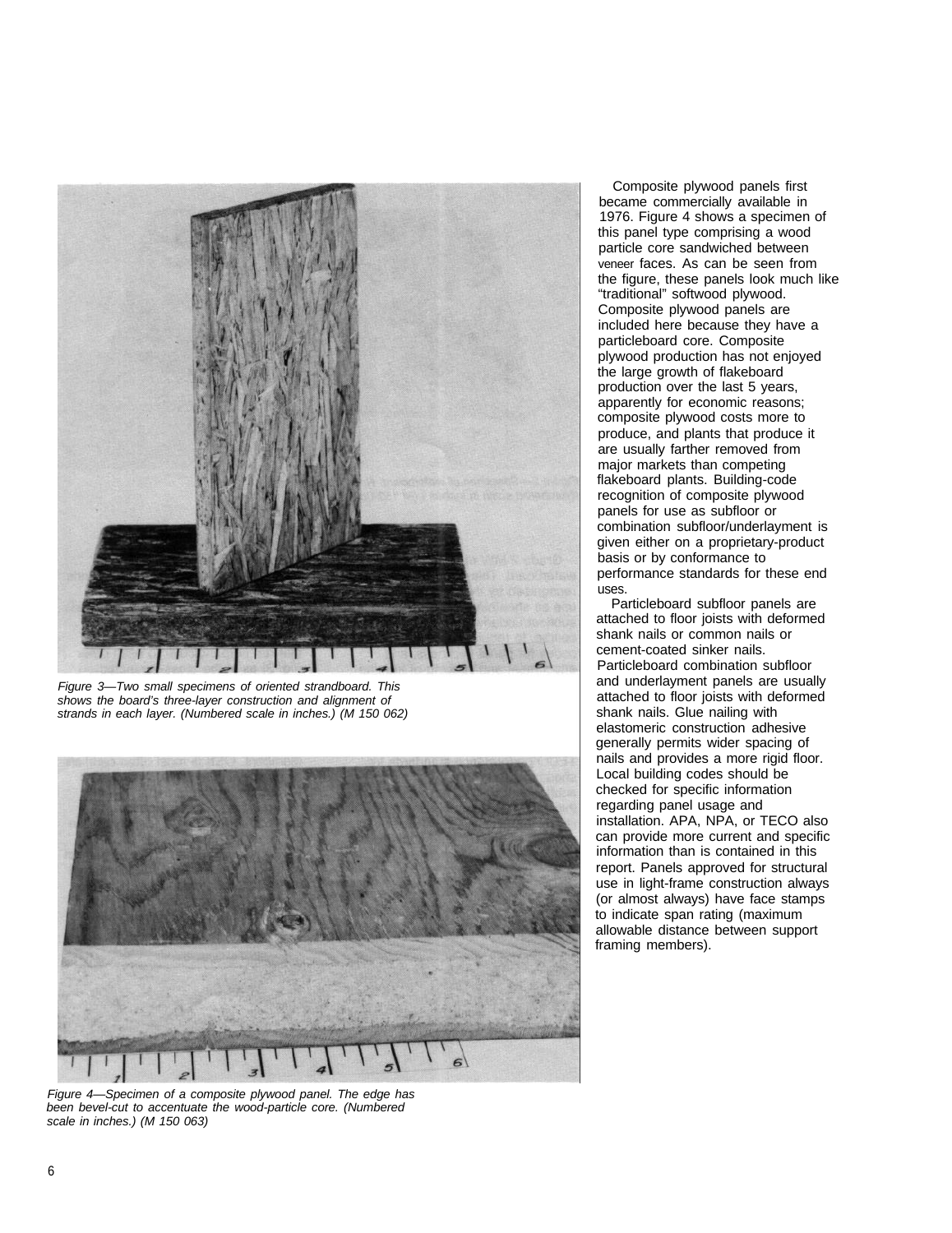#### **Wall and Roof Sheathing**

As wall sheathing, structural particleboards generally provide more racking resistance than required. Consequently, panels are usually used that are less expensive (wood fiber) or provide better insulation (foam). Waferboard, OSB, and composite plywood, when applied as wall sheathing, provide a nail base for application of shingle siding.

Roof sheathing must take bending stress and provide racking resistance to the roof. As roof sheathing, structural panels must support their own weight and that of roofing materials, snow loads, and persons on the roof and also resist wind and other racking loads. Although the requirements are not as stringent as for subfloor applications, roof sheathing panels must be reasonably strong and stiff in bending and resistant to punching shear failure. Waferboard, OSB, and composite plywood are frequently used as roof sheathing and this is the biggest market for these panels.

Building code recognition of waferboard and OSB for use as wall and roof sheathing is by conformance to the ANSI A208.1 grade 2-MW for waferboard or to the APA or TECO performance standard for sheathing. Building-code recognition of composite plywood for these uses may be by performance standards for sheathing or by proprietary product.

Carpenters perceive that waferboard, OSB, and composite plywood feel stiffer underfoot (i.e. when spanning framing members) than do equal thicknesses of plywood, although static concentrated load tests do not indicate that these products are stiffer. They provide a more uniform nail base for roof shingles than plywood and deflect less under hammer blow. However, waferboard and OSB are more subject to punching shear failure than plywood and their surfaces often slide easily on one another (a stack of these panels is much more likely to slide off a sloped framed roof than is a stack of plywood or composite plywood).



*Figure 5—Specimen of grade 2-M-1 board produced for vertical exterior siding. This specimen has a textured surface and is overlaid with phenolic-resin impregnated paper. (Numbered scale in inches.) (M 150 061)*

Waferboard and OSB panels are often manufactured with one surface roughened or coated with an anti-skid coating to alleviate this problem. All these panels are attached to framing members as construction plywood would be (i.e. with common nails, or more frequently, with cement-coated sinker nails).

ANSI A208.1 grades 2-M-1, 2-M-2, and 2-M-3 find little use as wall or roof sheathing, being heavier and hence more difficult to apply than waferboard, OSB, or composite plywood.

#### **Siding**

The model building codes recognize ANSI A208.1 2-M grades of particleboard for use as exterior siding. Having fairly smooth faces, the 2-M-1, 2-M-2, and 2-M-3 panels are easy to paint. Grade 2-MW (waferboard) has rougher surfaces and is more difficult to paint. Some siding manufacturers overlay their panels with resin-impregnated paper.

The paper overlay provides a uniform, easily paintable surface. Figure 5 shows a specimen of a paper-overlaid siding particleboard. Whenever particleboard is used as exterior siding, it is important to prevent panel edges from absorbing water. This appears to be particularly important with decay-prone wood species such as aspen. The model building codes require that joints between panels be covered with wood batten strips or otherwise be made waterproof to the satisfaction of the building official. Codes specify the stud spacing and attachment. Depending on stud spacing, particleboard sheets can be nailed either directly to studs or to approved sheathing. Attachment should be with galvanized siding nails.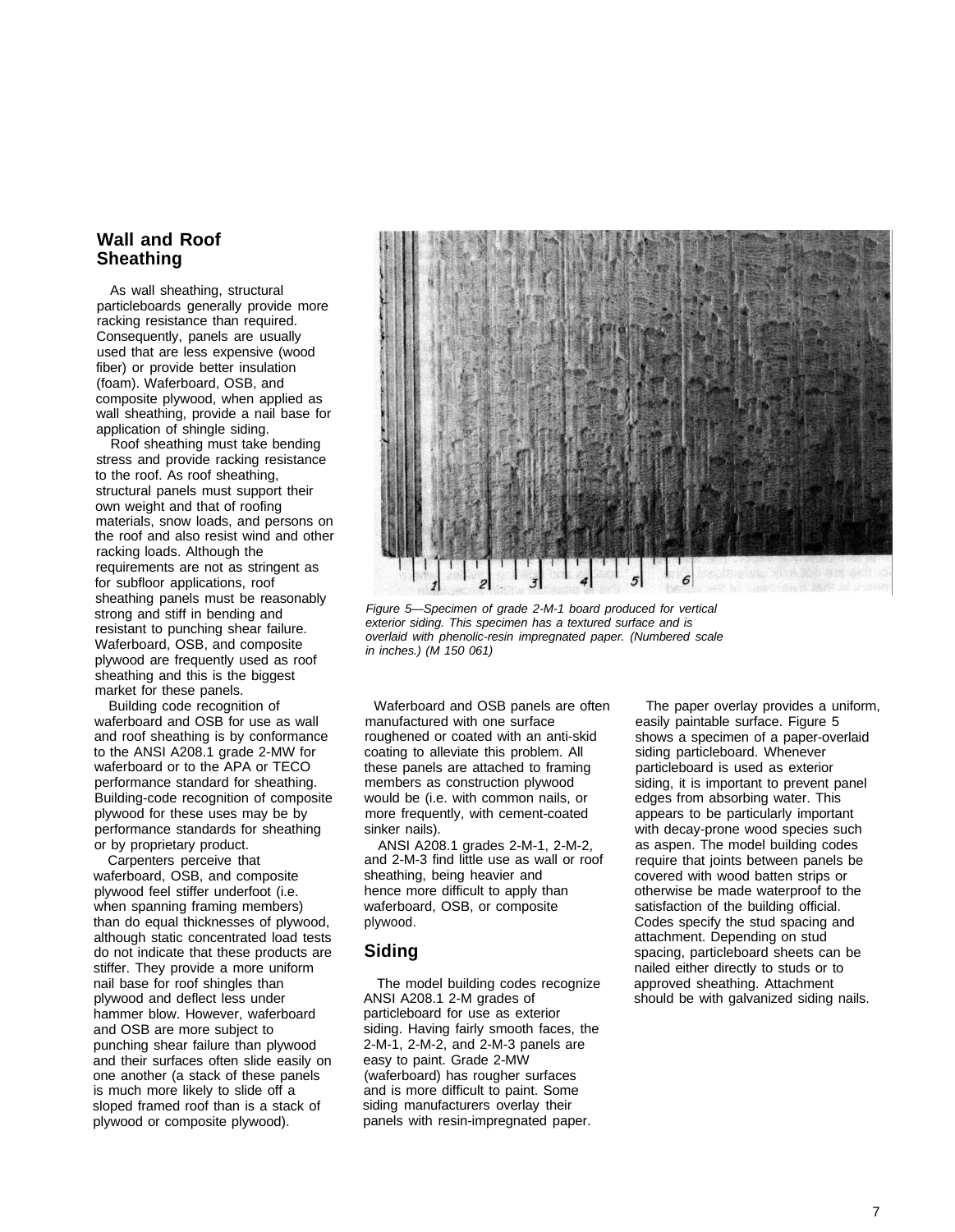Over the past decade considerable publicity has arisen about

formaldehyde vapor contaminating air in dwellings. This contamination can come from many sources, including tobacco smoke, urea-formaldehyde foam insulation, carpeting, softgoods furnishings, and particleboard and decorative plywood.

Particleboards bonded with urea-formaldehyde resins emit more formaldehyde than do particleboards bonded with phenol-formaldehyde resins. When urea-

formaldehyde-bonded particleboards first emerge from the heated press where they are produced, they emit more formaldehyde vapor than they do after aging for a few months but, if they are installed in hot and damp environments, they may continue to emit formaldehyde vapor. The reasons for this are not fully understood. One theory is that hydrolysis of the cured urea-formaldehyde occurs in such an environment, and results in release of formaldehyde vapors and loss of board strength. Hydrolysis can theoretically continue indefinitely if humidity and temperature remain at high levels.

In February 1985, HUD initiated new product emission standards for particleboard and hardwood plywood used in manufactured homes. The maximum allowable formaldehyde emission from particleboard is 0.3 part per million (ppm) when measured in a large chamber under conditions that simulate a single-width mobile home. The National Particleboard Association estimates that, since implementation of the Federal rule, roughly 80 percent of particleboard production conforms to the 0.3 ppm standard. Each panel from a production lot that has been certified as meeting the standard receives a stamp indicating compliance.

The particleboard industry has reportedly achieved an 80 percent reduction of formaldehyde emissions between 1980 and 1985. Resin manufacturers have decreased the ratio of formaldehyde to urea in urea-formaldehyde resins. This reduces the "free formaldehyde" release from newly manufactured boards, but sometimes at the expense of strength and thickness swell. In hot and damp environments, particleboards bonded with phenol-formaldehyde or isocyanate should be substituted for urea-bonded boards. Research continues on reducing fume emissions by adjusting resin formulations or adding scavengers.

Methods to reduce existent air contamination in dwellings are (1) to provide more ventilation of dwelling spaces and building cavities, where this is possible within acceptable energy-loss limits, (2) placing pans of ammonia inside the dwelling as formaldehyde scavenger (which requires professional application and temporary evacuation of the dwelling, and, because ammonia is a heart stimulant, may be hazardous to some individuals), (3) using air purification equipment, and (4) coating board surfaces and edges.

The terms below are taken verbatim from American Society for Testing and Materials (ASTM) D 1554, standard definitions of terms relating to wood-base fiber and particle panel materials. This standard is also an American National Standard.

**Particleboard—**A generic term for a panel manufactured from lignocellulosic materials (usually wood) primarily in the form of discrete pieces or particles, as distinguished from fibers, combined with a synthetic resin or other suitable binder and bonded together under heat and pressure in a hot press by a process in which the entire interparticle bond is created by the added binder, and to which other materials may have been added during manufacture to improve certain properties. Particleboards are further defined by the method of pressing. When the pressure is applied in the direction perpendicular to the faces as in a conventional multiplaten hot press, they are defined as flat-platen pressed and when the applied pressure is parallel to the faces, they are defined as extruded.

**Flake—**A small wood particle of predetermined dimensions specifically produced as a primary function of specialized equipment of various types, with the cutting action across the direction of the grain (either radially, tangentially, or at an angle between), the action being such as to produce a particle of uniform thickness, essentially flat, and having the fiber direction essentially in the plane of the flakes, in overall character resembling a small piece of veneer.

**Particle—**The aggregate component of a particleboard manufactured by mechanical means from wood or other ligno-cellulosic material (comparable to the aggregate in concrete) including all small subdivisions of wood such as chips, curls, flakes, sawdust, shavings, slivers, strands, wood flour, and wood wool. Particle size may be measured by the screen mesh that permits passage of the particles and another screen upon which they are retained, or by the measured dimensions as for flakes and strands.